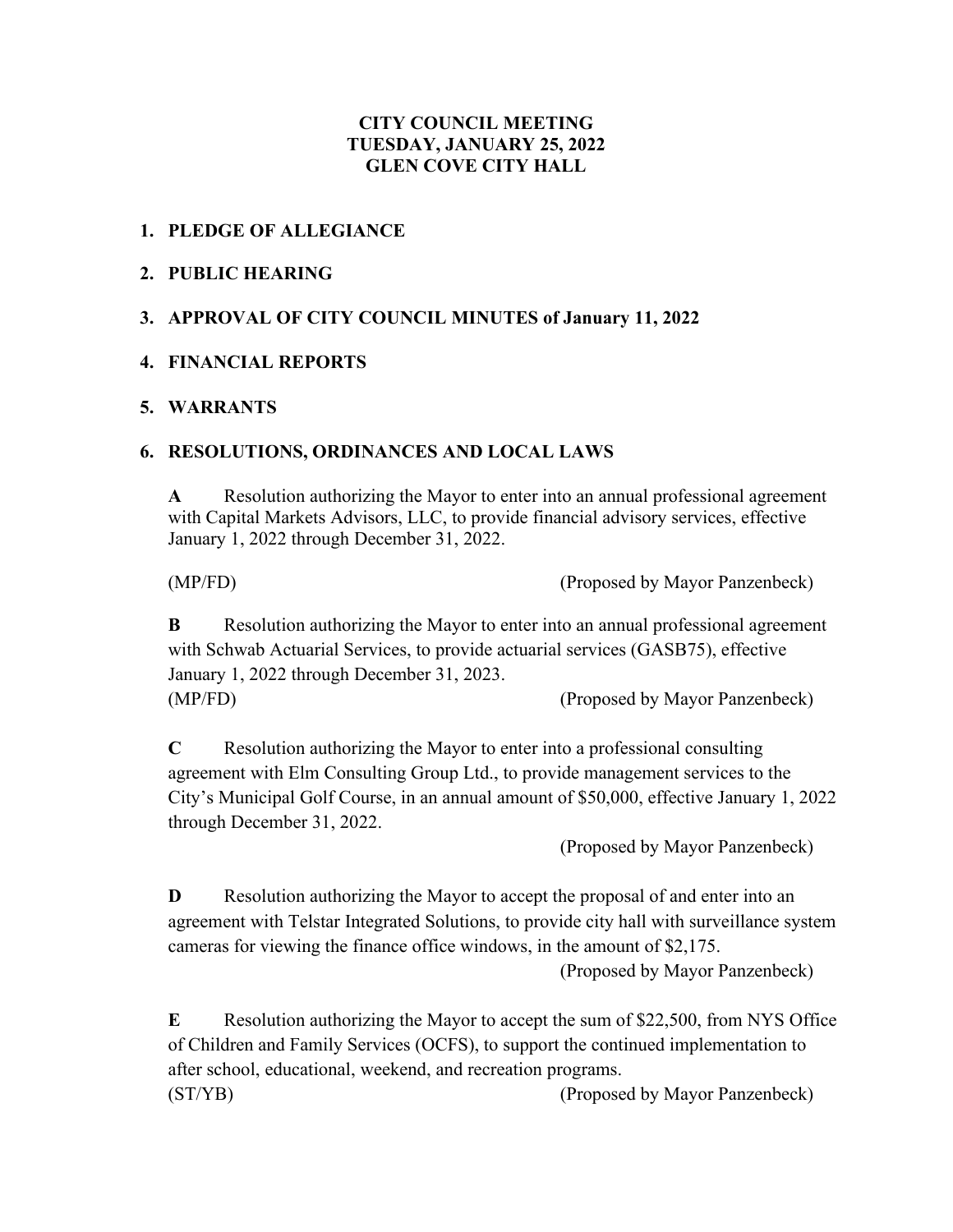**F** Resolution authorizing the Mayor to enter into a service agreement with Omnicell Inc., to provide automated inventory control machine services, in an annual amount of \$1,842, effective January 1, 2022 through December 31, 2022. (CD/EMS) (Proposed by Mayor Panzenbeck)

**G** Resolution authorizing the Mayor to enter into an agreement with ITS (Island Technical Services), to provide access to the Sierra Wireless Device Management system for Wireless Broadband devices located on Glen Cove EMS Ambulances in an annual amount of \$112, effective through December 31, 2022. (CD/EMS) (Proposed by Mayor Panzenbeck)

**H** Resolution authorizing certain budget amendments and transfers. (MP/FD) (Proposed by Mayor Panzenbeck)

**I** Resolution authorizing Rocco Graziosi to attend CPESC (Certified Professional in Erosion and Sediment Control training, January – June 2022, at a cost of \$332.50. (LS/DPW) (Proposed by Mayor Panzenbeck)

**J** Resolution approving the Glen Cove Volunteer Ambulance Workers' Service Award Program list for 2021.

(Proposed by Mayor Panzenbeck)

**K** Resolution authorizing Glen Cove Jr. Soccer to erect 15 lawn signs, January 31<sup>st</sup> through February 12, 2022, to advertise annual Spring Soccer Registration.

(Proposed by Mayor Panzenbeck)

**L** Resolution authorizing Glen Cove Downtown Management Association to hold their annual Downtown Sounds 2022 Concert Series, July 1, 8, 15, 22, 29, August 5, 12, 19 and 26, in Village Square 7:30 p.m. to 9:30 p.m., and the closing of certain streets 6:00 p.m. through 11:00 p.m.

(Proposed by Mayor Panzenbeck)

**M** Resolution authorizing Glen Cove Downtown Management Association to hold their annual Halloween Parade and Festival, October 29, 2022, with a rain date of November 5, 2022, 1:30 p.m. to 4:00 p.m. and the closing of certain streets. (Proposed by Mayor Panzenbeck)

**N** Resolution authorizing Glen Cove Downtown Management Association to hold their annual Holiday Festival, December 3, 2022, in Village Square 1:30 p.m. to 5:30 p.m., and the closing of certain streets 1:00 p.m. to 6:00 p.m.

(Proposed by Mayor Panzenbeck)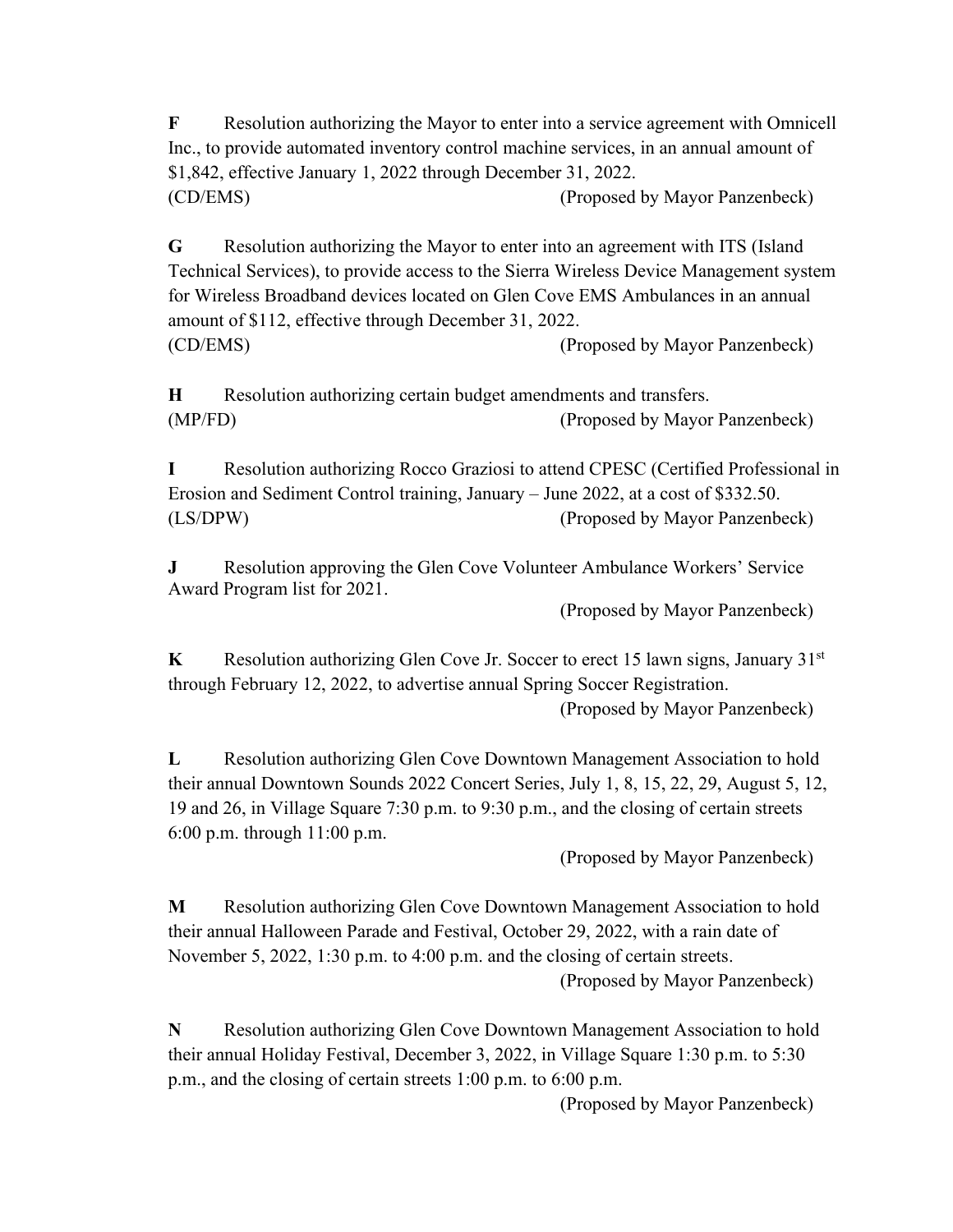**O** Resolution authorizing Glen Cove Downtown Management Association to hold their annual Downtown Sounds New Year's Eve Concert, December 31, 2022, in Village Square 7:30 p.m. to 9:30 p.m., and closing of certain streets 6:00 p.m. to 10:30 p.m. (Proposed by Mayor Panzenbeck)

**P** Resolution authorizing temporary signs to be erected at Sid's All American, located at 80 Glen Cove Avenue, and Pratt Park, located on corner of Pratt Blvd. and Glen Cove Avenue, for a period of thirty (30) days, to advertise Covid 19 testing. (Proposed by Mayor Panzenbeck)

# **7. APPOINTMENTS**

- **A Mayor's Office**
- **B-1 Police Department**
- **B-2 Police Department**
- **B-3 Police Department**
- **C Department of Public Works**
- **D Youth Bureau**
- **E Auxiliary Police**
- **F Police Department**
- **G Building Department**

## **8. COMMISSIONS, BOARDS AND AGENCIES**

- **A Zoning Board of Appeals**
- **B Planning Board**
- **C Board of Ethics**
- **D Beautification Commission**